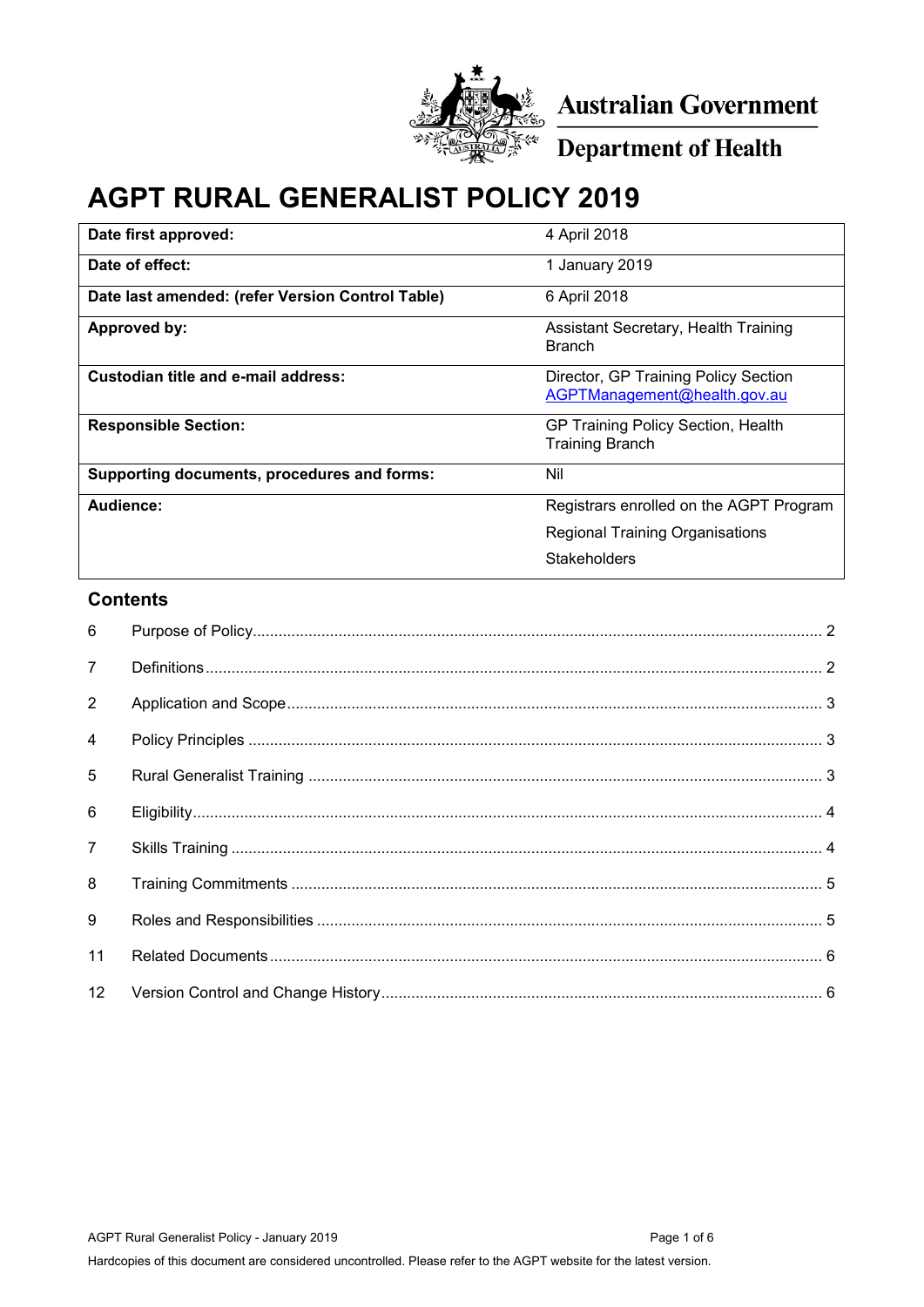# <span id="page-1-0"></span>1 **Purpose of Policy**

1.1 The purpose of this policy is to provide guidance for registrars seeking to train as Rural Generalists through the Australian General Practice Training (AGPT) Program. The policy is not intended to represent the National Rural Generalist Pathway being developed by the Rural Health Commissioner.

# <span id="page-1-1"></span>2 **Definitions**

| <b>Word/Term</b>                                                | Definition (with examples if required)                                                                                                                                                                                                                                                                                                                                                                                         |
|-----------------------------------------------------------------|--------------------------------------------------------------------------------------------------------------------------------------------------------------------------------------------------------------------------------------------------------------------------------------------------------------------------------------------------------------------------------------------------------------------------------|
| <b>ACRRM</b>                                                    | Australian College of Rural and Remote Medicine                                                                                                                                                                                                                                                                                                                                                                                |
| Accreditation                                                   | The process required of a hospital or medical facility to receive certification from the<br>College(s) to enable it to act as an accredited training facility for AGPT Program<br>registrars.                                                                                                                                                                                                                                  |
| ASGC-RA (2006)                                                  | The Australian Standard Geographical Classification - Remoteness Areas<br>geographic classification system. The ASGC-RA (2006) classification for any given<br>area can be found by using the locator tool on the DoctorConnect website.                                                                                                                                                                                       |
| <b>ARST</b>                                                     | Advanced Rural Skills Training (FARGP)                                                                                                                                                                                                                                                                                                                                                                                         |
| <b>AST</b>                                                      | Advanced Specialised Training (ACRRM)                                                                                                                                                                                                                                                                                                                                                                                          |
| <b>Core Vocational</b><br>Training                              | Core Vocational Training refers to GPT1, GPT2, GPT3 and Extended Skills Training<br>for FRACGP registrars and Primary Rural and Remote Training and Advanced<br>Specialised Training for FACRRM registrars.                                                                                                                                                                                                                    |
| Education and<br>Training<br>Requirements                       | The Education and Training Requirements placed on a registrar working towards<br>fellowship of the RACGP, ACRRM or both. These requirements are specified by the<br>Relevant College(s), the RTO and the Department of Health.                                                                                                                                                                                                 |
| <b>Extenuating and</b><br>Unforeseen<br>Circumstances           | Extenuating and Unforeseen Circumstances are defined as circumstances which<br>were unforeseen and outside a registrar's control when they accepted a place on the<br>AGPT Program. These circumstances will not be considered as unforeseen if it can<br>be determined that the circumstances were known or reasonably should have been<br>known by the registrar prior to the acceptance of their place on the AGPT Program. |
|                                                                 | Examples of extenuating circumstances may include, but are not limited to:                                                                                                                                                                                                                                                                                                                                                     |
|                                                                 | Ill-health (other than minor illnesses);<br>$\bullet$<br>Deterioration of an existing medical condition that can no longer be<br>$\bullet$<br>managed in the current location;<br>Bereavement;<br>Acute personal/emotional circumstances;<br>Hospitalisation;<br>Illness of an Immediate Family Member;<br>A major change to a registrar's personal circumstances; or<br>An involuntary change in a spouse's employment.       |
|                                                                 | All applications and requests pertaining to Extenuating and Unforeseen<br>Circumstances of the registrar will be considered on a case by case basis.                                                                                                                                                                                                                                                                           |
| <b>Rural Generalist</b><br><b>Additional Skills</b><br>Training | Up to 52 weeks is available for Rural Generalist registrars (as specified in this policy)<br>above that required to meet the core requirements of the College's Fellowship<br>awards.                                                                                                                                                                                                                                          |
| <b>FACRRM</b>                                                   | Fellowship of the Australian College of Rural and Remote Medicine                                                                                                                                                                                                                                                                                                                                                              |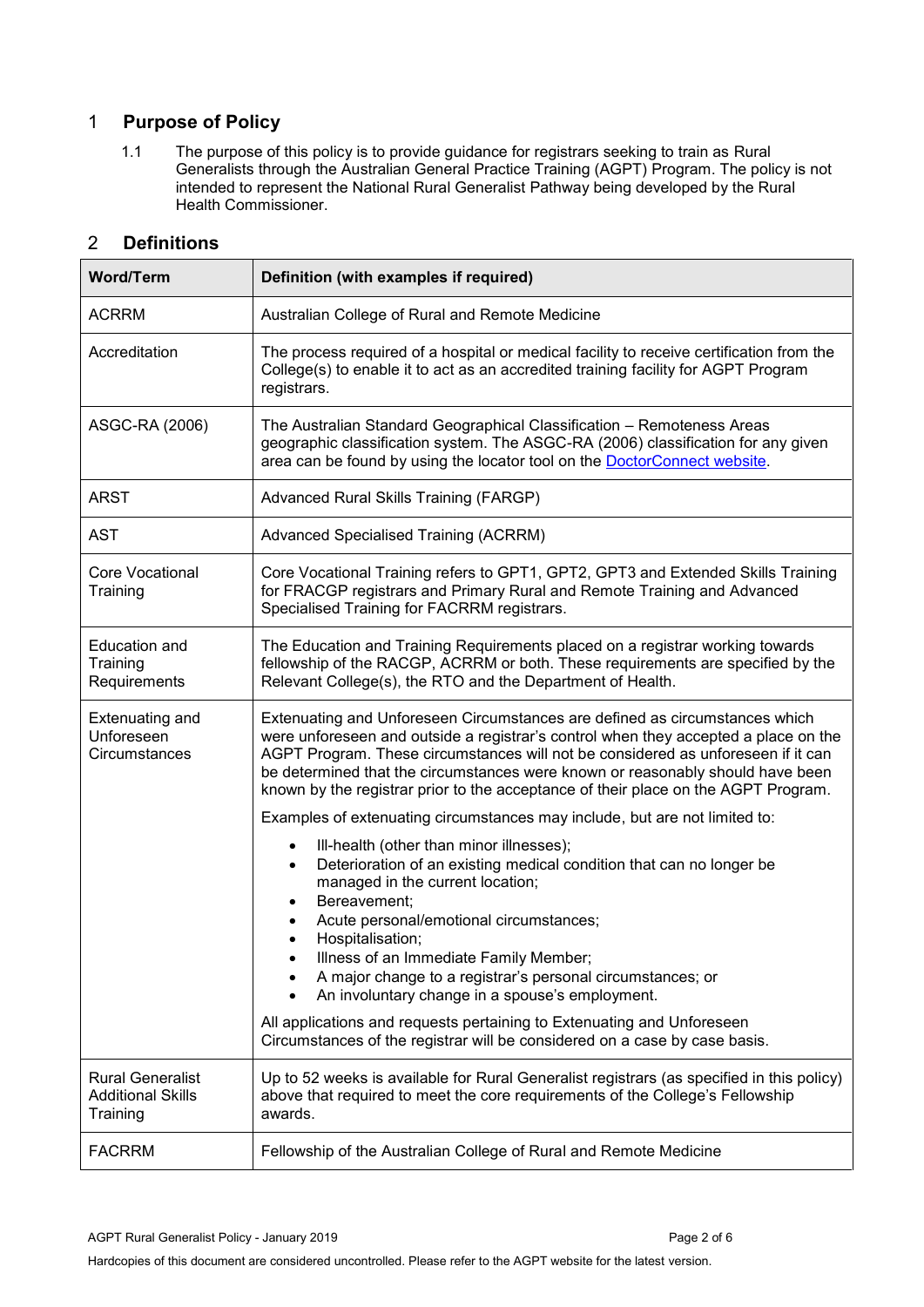| <b>FARGP</b>                                                   | Fellowship in Advanced Rural General Practice through the RACGP. Registrars<br>must be enrolled in FARGP to undertake Advanced Rural Skills Training.                                                                                                                      |
|----------------------------------------------------------------|----------------------------------------------------------------------------------------------------------------------------------------------------------------------------------------------------------------------------------------------------------------------------|
| <b>FRACGP</b>                                                  | Fellowship of the Royal Australian College of General Practitioners                                                                                                                                                                                                        |
| <b>Full-Time Equivalence</b><br>(FTE)                          | Under this policy the term FTE is defined to mean thirty-eight hours per week and<br>includes all practice time, AGPT education and Program activities – the composition<br>of which will vary depending upon a registrar's stage of training and College<br>requirements. |
| <b>RACGP</b>                                                   | Royal Australian College of General Practitioners.                                                                                                                                                                                                                         |
| <b>Relevant College</b>                                        | The GP College to which the registrar is enrolled, RACGP, ACRRM or both.                                                                                                                                                                                                   |
| <b>Skills Training</b>                                         | An AST term for registrars seeking FACRRM and an ARST term for registrars<br>seeking FRACGP combined with FARGP. These training terms need to meet the<br>educational and training requirements defined by the Relevant College.                                           |
|                                                                | Other Skills Training may be approved by the Relevant College upon application and<br>provided it is documented in the registrar's learning plan.                                                                                                                          |
| State or Territory<br><b>Based Rural</b><br>Generalist program | Any state-based scheme offering Rural Generalist training in which a Rural<br>Generalist registrar training on the AGPT Program is enrolled.                                                                                                                               |
| <b>Training Region</b>                                         | An area defined by the Department of Health in Australia within which an RTO is<br>required to deliver training to registrars enrolled on the AGPT Program.                                                                                                                |

# <span id="page-2-0"></span>3 **Application and Scope**

- 3.1 This policy applies to all registrars accepted into Rural Generalist Training through the AGPT Program as defined in clause 6.1 of this policy.
- 3.2 This policy does not exclude Rural Generalist registrars from adhering to the requirements and obligations specified in the rest of the 2019 AGPT Program Policies.
- 3.3 This policy will come into effect as of 1 January 2019.

#### <span id="page-2-1"></span>4 **Policy Principles**

- 4.1 For the purposes of this policy, Rural Generalist Training applies to registrars training towards FACRRM and/or FARGP combined with FRACGP.
- 4.2 Rural Generalist registrars are expected to train on the rural pathway and undertake the majority of their training in facilities located in ASGC-RA (2006) 2-5 locations. It is recognised that some Skills Training may need to be undertaken in ASGC-RA (2006)1 locations in situations where skills posts are not available in rural areas.
- 4.3 Rural Generalists who are enrolled in a State or Territory Rural Generalist program must complete the AGPT Program and the state-based program training requirements concurrently.
- 4.4 Rural Generalist registrars are expected to be committed to rural practice, both throughout training and post-fellowship.

#### <span id="page-2-2"></span>5 **Rural Generalist Training**

5.1 For the purposes of the AGPT Program, Rural Generalist registrars must train towards FACRRM and/or FRACGP combined with FARGP.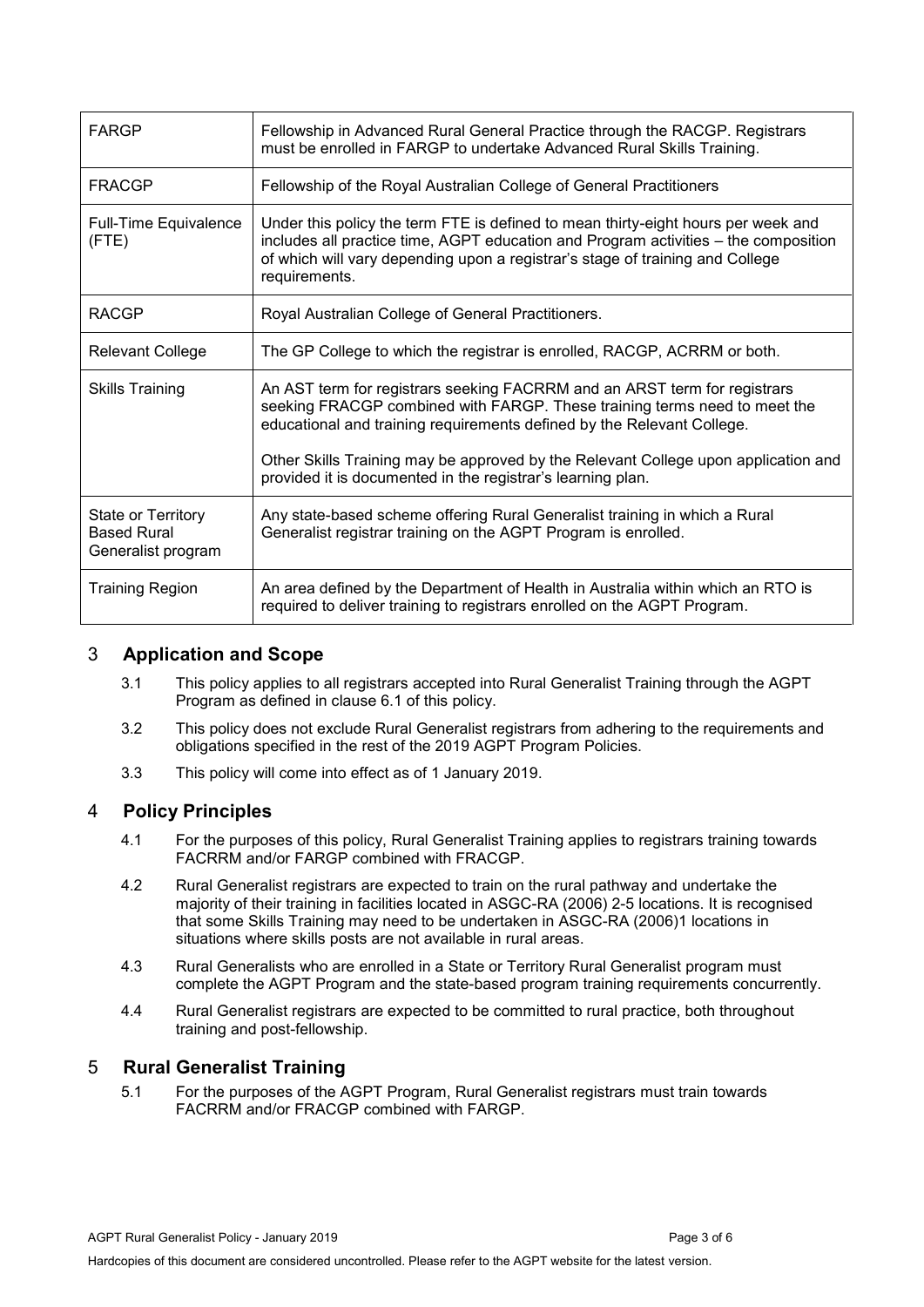# <span id="page-3-0"></span>6 **Eligibility**

- 6.1 There are two avenues to undertake Rural Generalist Training through the AGPT Program as follows:
	- 6.1.1 Applicants applying for the AGPT Program for the 2019 cohort and beyond can express interest in undertaking Rural Generalist Training when applying to the AGPT Program through the annual selection process. Applicants will be required to register their interest in rural generalist/rural hospital/procedural practice at the time of application to be considered for Rural Generalist Training and to be selected by their preferred College(s).
		- 6.1.1.1 Applicants who wish to be considered for Rural Generalist Training and want to train towards FRACGP must select FRACGP combined with FARGP at the point of applying for selection onto the AGPT Program.
	- 6.1.2 Registrars who are already enrolled in the AGPT Program, who commenced training prior to 2019, and are enrolled in state-based Rural Generalist programs can train under this policy.
- 6.2 Registrars who are selected by the GP Colleges will be eligible to participate in Rural Generalist Training through the AGPT Program:
	- 6.2.1 All training places offered through ACRRM are considered as suitable for training as Rural Generalist registrars under this policy.
	- 6.2.2 Up to 150 training places filled through the RACGP will be able to train under this policy.

# <span id="page-3-1"></span>7 **Skills Training**

- 7.1 Registrars undertaking Rural Generalist Training through the AGPT Program must be enrolled with an RTO throughout their time on the AGPT Program.
- 7.2 Registrars will be expected to undertake their GPT1/PRRT1, GPT2/PRRT2, GPT3/PRRT3 and Extended Skills/PRRT4 training terms within their RTO's Training Region.
- 7.3 Skills Training can be accessed outside of the RTO's Training Region and rural areas, in the following circumstances:
	- 7.3.1 Where registrars are unable to undertake their ARST/AST within the Training Region in which they are enrolled, they can transfer to another Training Region. In this situation, ARST/AST should be undertaken in an ASGC-RA (2006) 2-5 location where possible.
		- 7.3.1.1 Registrars enrolled in a State or Territory Based Rural Generalist program would need to comply with the requirements of their state-based program.
	- 7.3.2 Where Rural Generalist registrars are unable to complete their ARST/AST in ASGC-RA (2006) 2-5 locations, RTOs may approve registrars temporarily training in an ASGC-RA (2006) 1 location.
		- 7.3.2.1 For registrars subject to Section19AB of the *Health Insurance Act 1973* and who require access to the Medicare Benefits Schedule, a Section19AB exemption will be required before they can be approved to train in an ASGC-RA (2006) 1 location.
		- 7.3.2.2 In order for an RTO to approve the registrar undertaking their ARST/AST on a temporary basis in an ASGC-RA (2006) 1 location, all reasonable options for rural placements within their Training Region must have been exhausted and the requirements under Section 19AB of the *Health Insurance Act 1973* must have been met (where applicable).
	- 7.3.3 Upon completion of the ARST/AST term registrars are expected to return to ASGC-RA (2006) 2-5 placements. A transfer from the rural pathway to the general pathway is not required in this instance.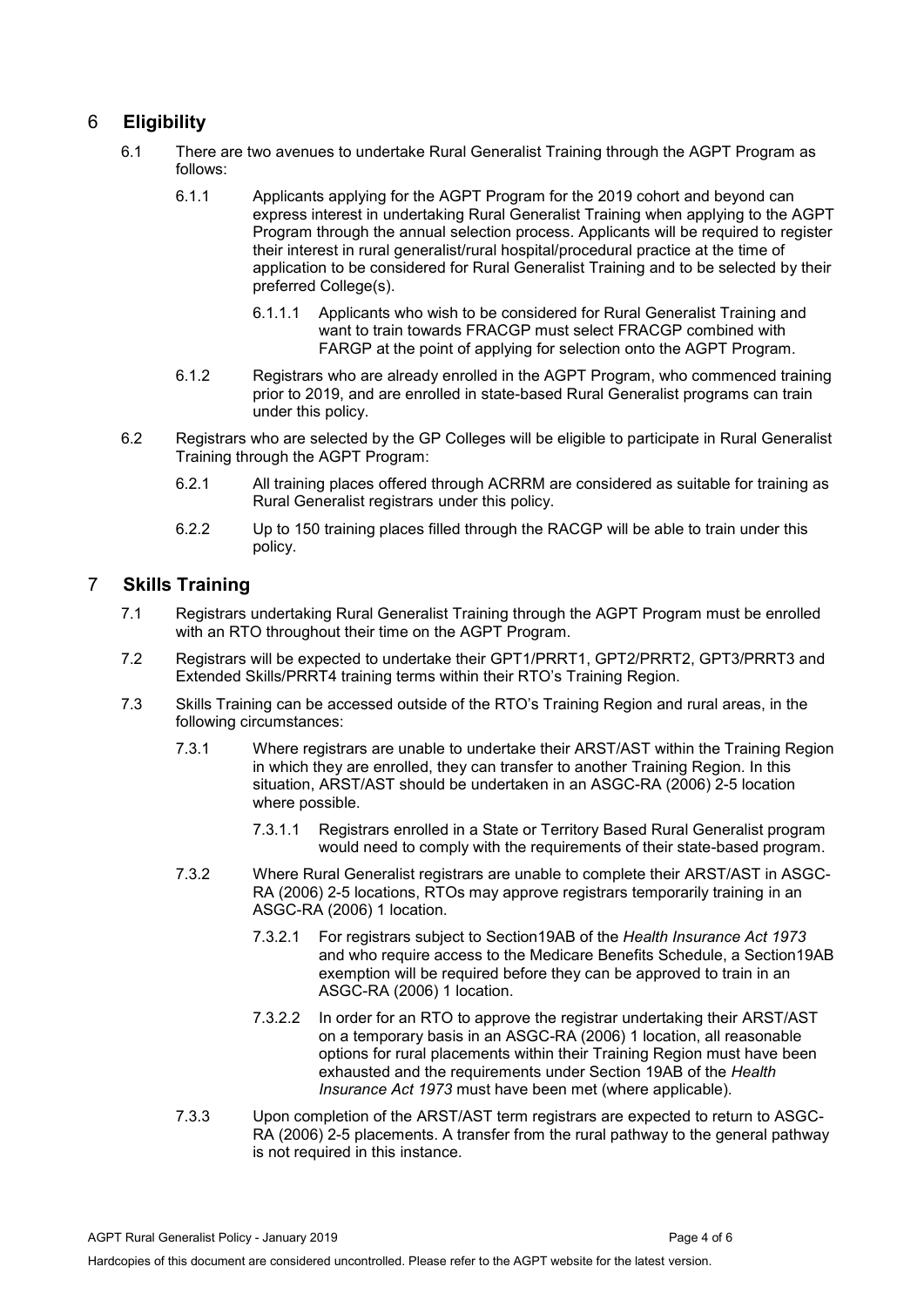# <span id="page-4-0"></span>8 **Training Commitments**

- 8.1 Registrars are required to successfully complete the training terms specified by the Relevant College*.*
- 8.2 Registrars undertaking Rural Generalist Training on the AGPT Program will be required to achieve fellowship within:
	- 8.2.1 Six years from the Commencement of Training for FTE registrars seeking fellowship of RACGP and FARGP; and
	- 8.2.2 Six years (or seven years for registrars undertaking an AST in surgery) from the Commencement of Training for FTE registrars seeking fellowship of ACRRM.
- 8.3 The above training time cap includes all training terms as required by the Relevant College, an additional 52 FTE weeks to undertake additional Skills Training and a further additional 52 FTE weeks to allow for leave and extensions of training time if required.
	- 8.3.1 This additional Skills Training time can be used at any time during a registrar's training on the AGPT Program.
	- 8.3.2 The registrar's additional Skills Training must be documented in their learning plan and be supported by their RTO and College.
	- 8.3.3 The registrar's additional Skills Training should be intended to meet the needs of the community they will work in post-fellowship.
- 8.4 Rural Generalist registrars who are pursuing dual fellowship of RACGP and ACRRM must complete their training concurrently.
- 8.5 It is the expectation that Rural Generalist registrars will complete their training as outlined in this policy:
	- 8.5.1 Registrars who wish to opt out of their Rural Generalist Training through the AGPT Program must inform their RTO and College in writing within 20 business days of the date they wish their enrolment as a Rural Generalist registrar to cease.
	- 8.5.2 Registrars who opt out of their Rural Generalist Training will be withdrawn from the AGPT Program, unless they can demonstrate Extenuating and Unforeseen Circumstances in which case they may be able to continue training as a registrar on the AGPT Program.

#### <span id="page-4-1"></span>9 **Roles and Responsibilities**

- 9.1 Registrars are responsible for:
	- 9.1.1 Submitting all applications for transfers to their RTOs along with any supporting documentation;
	- 9.1.2 Providing reasons for the requested transfer and providing supporting documentation for the application;
	- 9.1.3 Meeting their Education and Training Requirements; and
	- 9.1.4 Notifying their RTO and College in writing if they choose to opt out of their Rural Generalist Training,
- 9.2 RTOs are responsible for:
	- 9.2.1 Managing registrar placements in line with the requirements of the AGPT Program and, if applicable, State of Territory Based Rural Generalist program; and
	- 9.2.2 Approving transfers between RTOs/Training Regions for Rural Generalist registrars in the circumstances set out in this Policy.
	- 9.2.3 Facilitating transfers by funding the receiving RTO at the standard rate determined for all skills posts under the RTO funding model.
- 9.3 The Department of Health is responsible for:
	- 9.3.1 Entering all approved transfers into RIDE.